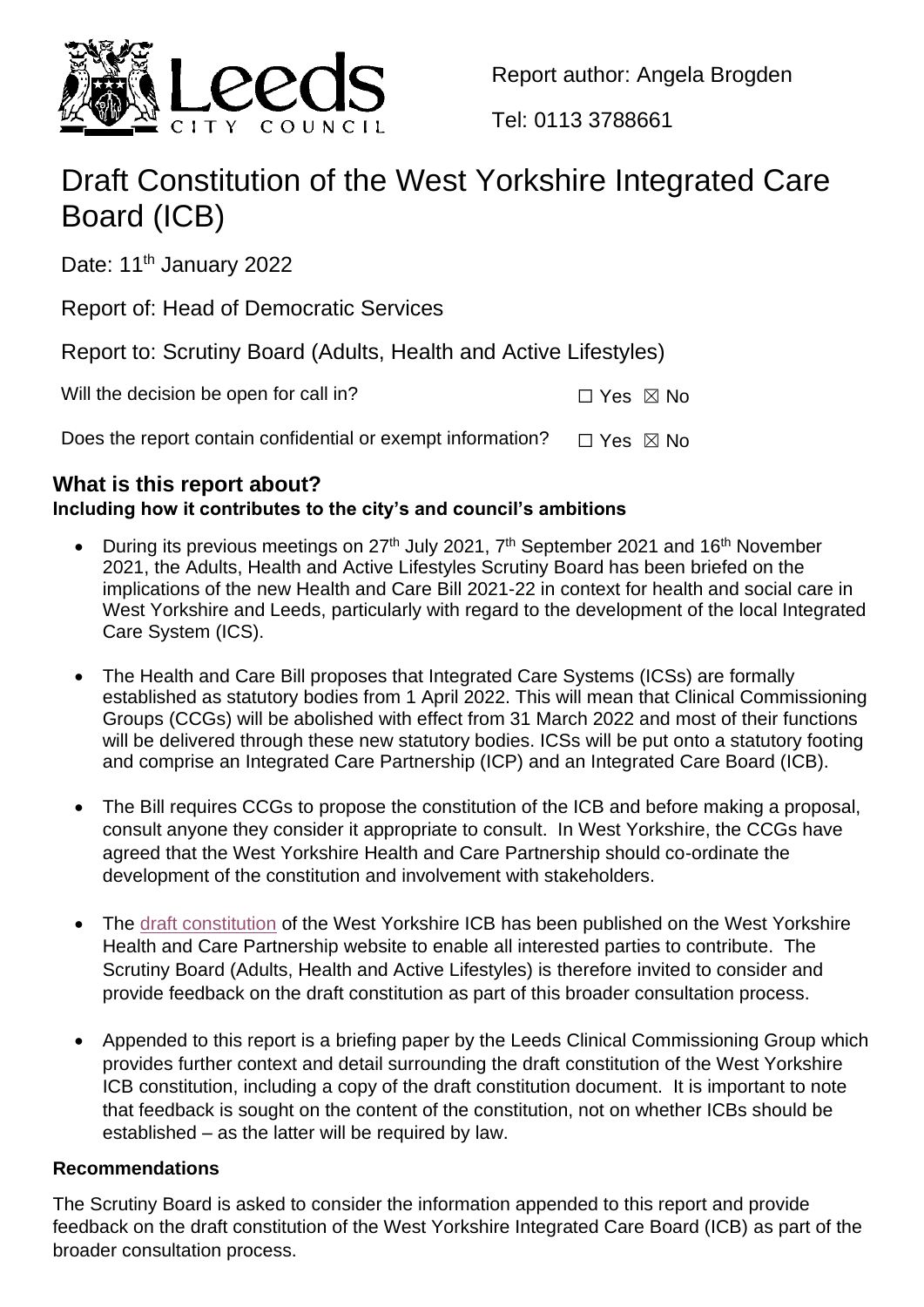#### **Why is the proposal being put forward?**

- 1. The Health and Care Bill 2021-22 was published and introduced in the House of Commons on 6 July 2021. Having previously discussed the implications of this new Bill in context for health and social care in West Yorkshire and Leeds, the Adults, Health and Active Lifestyles Scrutiny Board agreed to maintain a watching brief regarding the development of the local Integrated Care System (ICS).
- 2. From April 2022, ICSs will be put onto a statutory footing and comprise an Integrated Care Partnership (ICP) and an Integrated Care Board (ICB). The Health and Care Bill requires CCGs to propose the constitution of the ICB and before making a proposal, consult anyone they consider it appropriate to consult. In West Yorkshire, the CCGs have agreed that the West Yorkshire Health and Care Partnership should co-ordinate the development of the constitution and involvement with stakeholders.
- 3. The West Yorkshire Health and Care Partnership published the draft constitution of the West Yorkshire Integrated Care Board for consultation on 8<sup>th</sup> November 2021 and the Scrutiny Board (Adults, Health and Active Lifestyles) is invited to consider and provide feedback on the draft constitution as part of this broader consultation process.
- 4. To assist the Scrutiny Board, a briefing paper has been provided by the Leeds Clinical Commissioning Group to give further context and detail surrounding the draft constitution of the West Yorkshire ICB, including a copy of the draft constitution document for Members' consideration.

#### **What impact will this proposal have?**

| <b>Wards affected: All</b>        |     |       |
|-----------------------------------|-----|-------|
| Have ward members been consulted? | Yes | ∃No i |

- 5. The Scrutiny Board is invited at this stage to consider and provide feedback on the draft constitution of the West Yorkshire Integrated Care Board (ICB) as part of the broader consultation process.
- 6. With the publication of the Bill, the Scrutiny Board previously acknowledged that further guidance was still expected from the government, particularly surrounding future governance arrangements linked to the ICS. The Scrutiny Board will therefore maintain a watching brief in terms of the ongoing development of the local ICS.

#### **What consultation and engagement has taken place?**

- 7. The government ran a formal consultation process on its proposals before publishing the Health and Care Bill 2021-22.
- 8. Senior representatives from across the local health and care system had contributed to the Scrutiny Board's previous meetings in July, September and November 2021 to discuss the ongoing development of the local ICS.
- 9. The West Yorkshire Health and Care Partnership is currently engaging on the draft constitution with all partners and members of the public across West Yorkshire. Members are asked to note that the draft constitution document was also presented to the West Yorkshire Joint Health Overview and Scrutiny Committee on 30th November 2021 for its consideration.